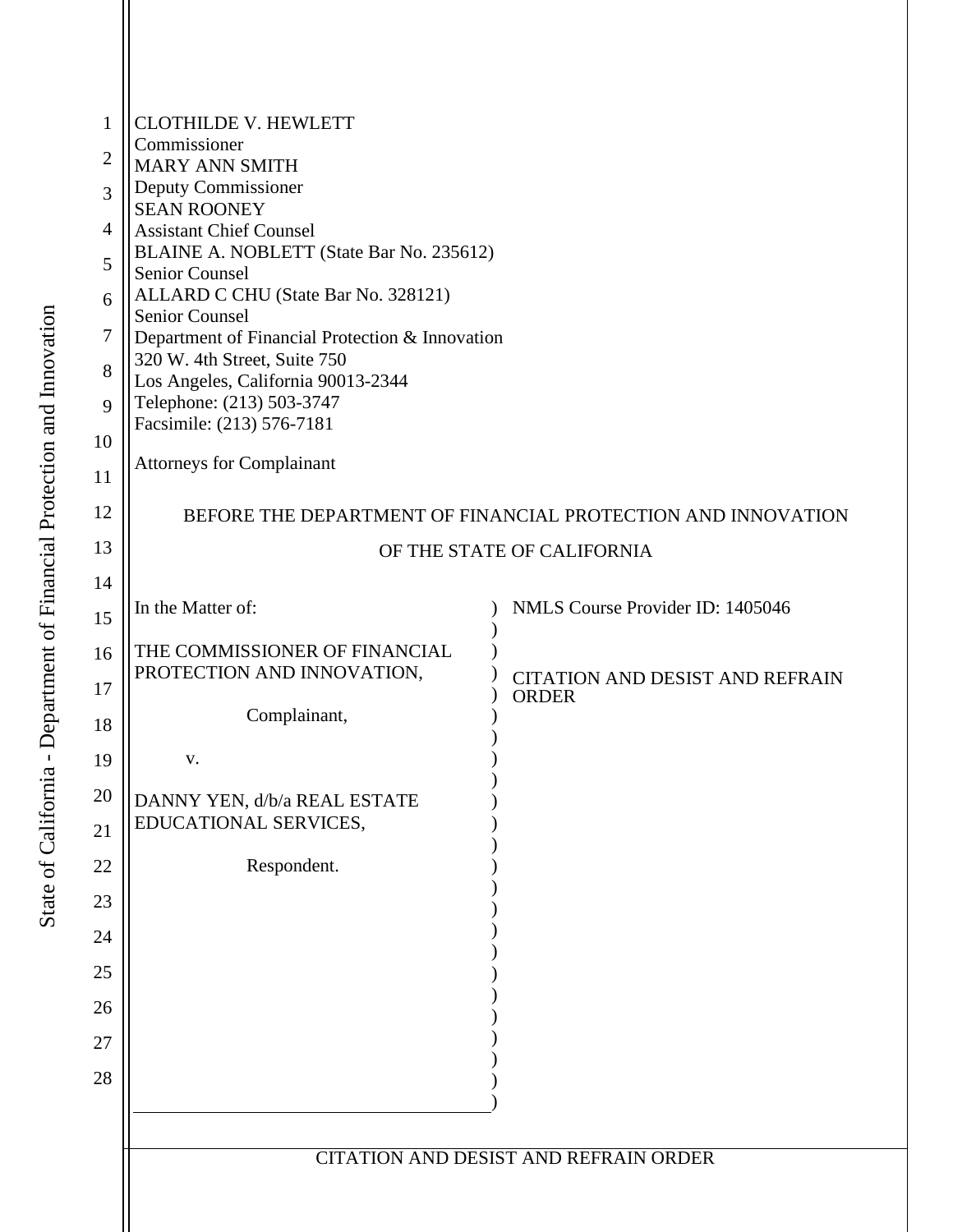1

2

3

4

5

6

7

8

9

10

11

12

13

14

15

16

17

18

19

20

21

22

23

24

 Complainant, the Commissioner of Financial Protection and Innovation for the State of California (Commissioner), is informed and believes as follows.

#### **I.**

#### **FACTUAL BACKGROUND**

1. The Commissioner is the head of the Department of Financial Protection and Innovation (Department) and is responsible for administering and enforcing the California Financing Law (Fin. Code, § 22000 et seq.) and the California Residential Mortgage Lending Act (Fin. Code, § 50000 et seq.). In this role, the Commissioner is responsible for enforcing the education and licensing requirements for residential mortgage loan origination.

2. Danny Yen is an individual in the state of California who offered education courses to mortgage loan originators (MLO or MLOs) licensed by the Department. Operating under a fictitious business name of Real Estate Educational Services (REES, collectively Yen), Yen was approved by the Nationwide Mortgage Licensing System and Registry (NMLS) as a course provider with a course provider identification number of 1405046 during the years 2017 to 2020.

3. In the wake of the 2007 subprime mortgage crisis, Congress passed the Secure and Fair Enforcement for Mortgage Licensing Act of 2008 (SAFE Act) in 2008 to regulate the mortgage industry and to better protect consumers. The SAFE Act mandated a nationwide licensing and registration system for MLOs.

4. California subsequently adopted provisions of the SAFE Act under the California Financing Law and California Residential Mortgage Lending Act.

5. As part of the regulatory scheme, the SAFE Act established that the NMLS is to set the education standards for MLOs. The SAFE Act governs both the standards for education courses offered to MLOs as well as the MLOs' educational requirements that the MLOs must satisfy to ensure that they are properly educated prior to originating loans or negotiating terms with consumers.

25 26 27 28 6. Under the authority granted by the SAFE Act to set standards for course approval, the NMLS enacted a Standards of Conduct for Approved Course Providers (SOC) by which all course providers must abide. As part of the SOC, course providers must satisfy the NMLS Approved Course Data and Document Retention Policy (Document Retention Policy). Accordingly, course providers

#### -2- CITATION AND DESIST AND REFRAIN ORDER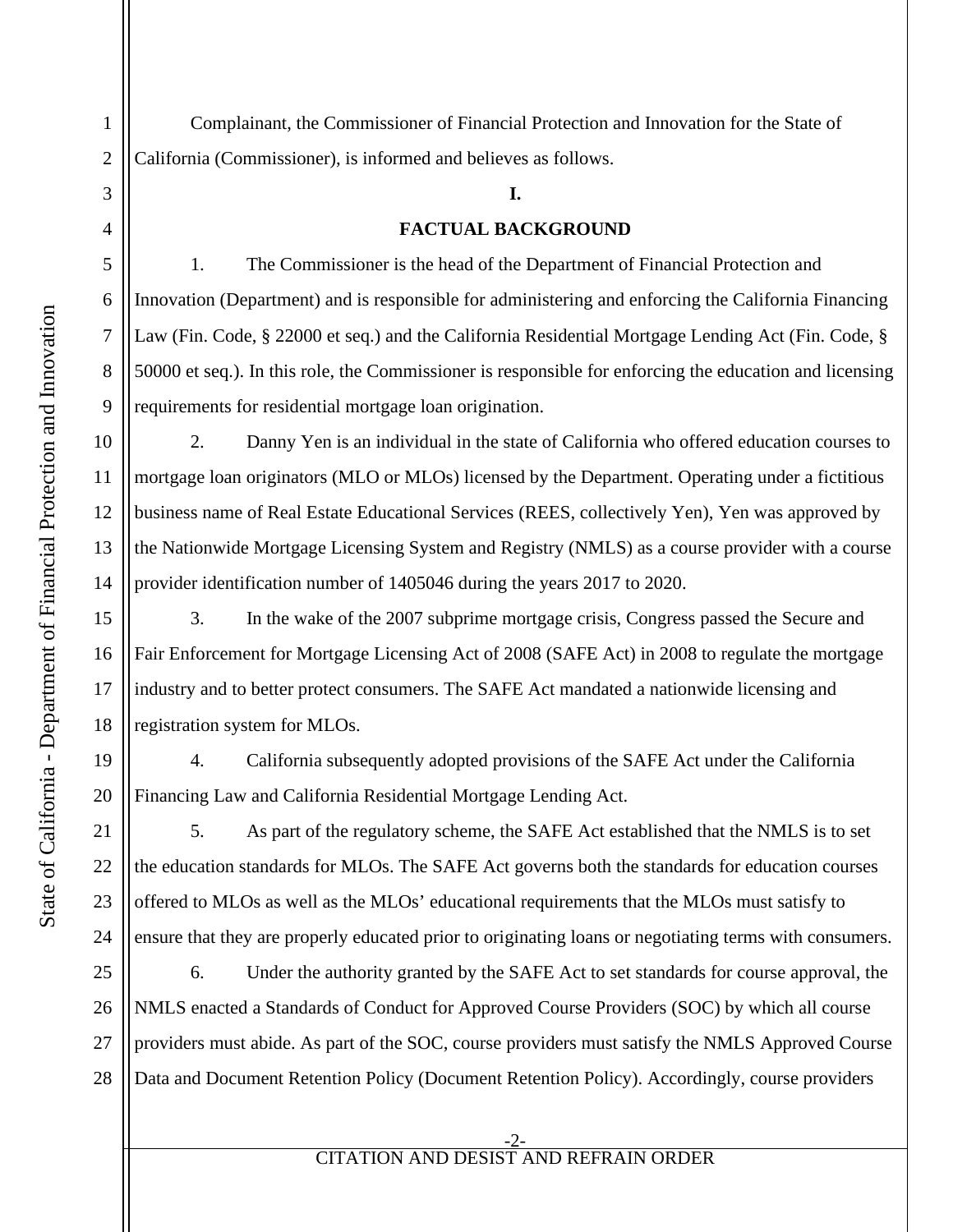1 2 3 4 5 6 7 8 9 10 11 12 13 14 15 16 17 18 19 20 21 22 agree to maintain all records relating to their NMLS-approved courses for the preceding five years, including executed sign-in sheets and student signed NMLS Rules of Conduct (ROC) Acknowledgements. 7. Subsection 2(D) of the SOC, which is agreed to by course providers such as Yen, specifically states: Credits may only be banked for students who have actually completed a course. It will be considered a violation of the Standards of Conduct and will be considered fraud if an Approved Course Provider reports credits completed for a student who has not completed the entire course. 8. Subsection 3(B) of the SOC provides, in part: Approved course providers and their instructors are prohibited from engaging in any unlawful, misleading, or unethical activities or from engaging in any activity of moral turpitude under federal or state law. 9. It is under this regulatory framework that Yen was approved by the NMLS to teach an eight-hour, live, in-person course on the SAFE Act to MLOs. Yen purportedly taught or conducted 56 eight-hour classes on the SAFE Act from 2017 to 2020. As part of the approval and renewal process for the course, Yen executed documents attesting to his adherence to the SOC. 10. In late 2020, the Mortgage Testing and Education Board (MTEB) of the State Regulatory Registry LLC (SRR), a wholly owned subsidiary of the Conference of State Bank Supervisors (CSBS), obtained information about suspicious activity that indicated a possible MLO education cheating scheme coordinated by and implemented through Yen. SRR owns and operates the NMLS, which approves the education course providers and the courses offered by the education course providers.

23 24 25 26 11. The SRR's Investigative Review Committee (IRC) approved opening and pursuing an investigation into the possible cheating schemes conducted by Yen. The IRC's investigation included requesting Yen produce copies of the required records for his 56 classes purportedly conducted between 2017 and 2020. Although Yen told an IRC investigator that he had those records, he never provided them to the IRC.

27 28 12. In addition to Yen's agreement to the SOC, all MLO students are required to sign the ROC Acknowledgement at the start of an education course. The ROC Acknowledgement sets out the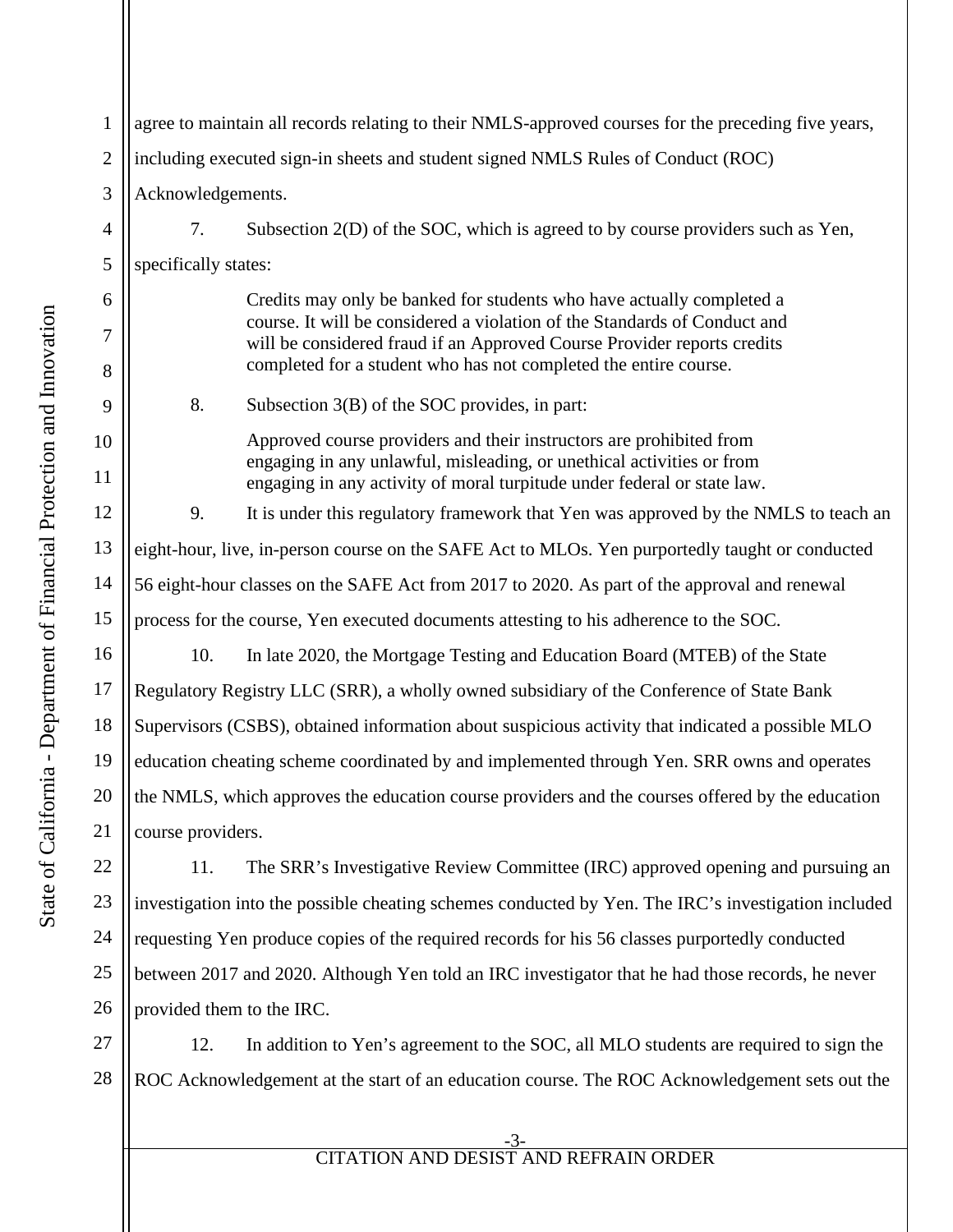| rules that the MLOs are required to follow, and the MLOs attest, in part:                                                |
|--------------------------------------------------------------------------------------------------------------------------|
| 1. I attest that I am the person who I say I am and that all                                                             |
| registration information is accurate.                                                                                    |
| 3. I understand that the SAFE Act and state laws require r                                                               |
| specific amount of time in specific subject areas. According<br>attempt to circumvent the requirements of any NMLS app   |
| 4. I will not divulge my login ID or password or other log                                                               |
| to another individual for any online course.                                                                             |
| 5. I will not seek or attempt to seek outside assistance to c                                                            |
| course.                                                                                                                  |
| 8. I will not engage in any conduct that would be contrary                                                               |
| character or reputation, or engage in any behavior that wo<br>public to believe that I would not operate in the mortgage |
| lawfully, honestly or fairly.                                                                                            |
| 9. I will not engage in any conduct that is dishonest, fraud                                                             |
| adversely impact the integrity of the course(s) I am compl<br>conditions for which I am seeking licensure or renewal of  |
|                                                                                                                          |
| 13.<br>Through its investigation, the IRC believed that Yen had in                                                       |
| knowledge of the falsity, provided course credit to MLOs who had allege                                                  |
| in-person continuing education (CE) course in Southern California (the I                                                 |
| Scheme), and that Yen took online pre-licensure education (PE) and/or C                                                  |
| numerous MLOs (the Online Education Fraud Scheme and collectively v                                                      |
| Scheme are referred to as the Education Fraud Schemes).                                                                  |
| 14.<br>Based on the initial findings of the IRC, this matter was re-                                                     |
| further investigation and possible enforcement action. Consequently, the                                                 |
| Supervisory Committee (NDSC) authorized the creation of a regulator ta                                                   |
|                                                                                                                          |

25

5. I will not seek or attempt to seek outside assistance to complete the course. . . . 8. I will not engage in any conduct that would be contrary to good character or reputation, or engage in any behavior that would cause the public to believe that I would not operate in the mortgage loan business lawfully, honestly or fairly. 9. I will not engage in any conduct that is dishonest, fraudulent, or would adversely impact the integrity of the course(s) I am completing and the conditions for which I am seeking licensure or renewal of licensure. 13. Through its investigation, the IRC believed that Yen had intentionally and with of the falsity, provided course credit to MLOs who had allegedly completed an eight-hour intinuing education (CE) course in Southern California (the In-person Education Fraud d that Yen took online pre-licensure education (PE) and/or CE courses on behalf of ILOs (the Online Education Fraud Scheme and collectively with the In-person Fraud referred to as the Education Fraud Schemes). Based on the initial findings of the IRC, this matter was referred from the IRC for stigation and possible enforcement action. Consequently, the CSBS Non-Depository

1. I attest that I am the person who I say I am and that all my course

3. I understand that the SAFE Act and state laws require me to spend a specific amount of time in specific subject areas. Accordingly, I will not attempt to circumvent the requirements of any NMLS approved course.

4. I will not divulge my login ID or password or other login credential(s)

Committee (NDSC) authorized the creation of a regulator taskforce to coordinate the multi-state investigation and enforcement activity in this matter (REES Regulatory Taskforce).

26 27 28 15. The Department was designated as the lead agency for the REES Regulatory Taskforce. The REES Regulatory Taskforce engaged in additional investigatory work that included requests for documentation and statements from Yen and implicated MLOs regarding the facts and

### -4- CITATION AND DESIST AND REFRAIN ORDER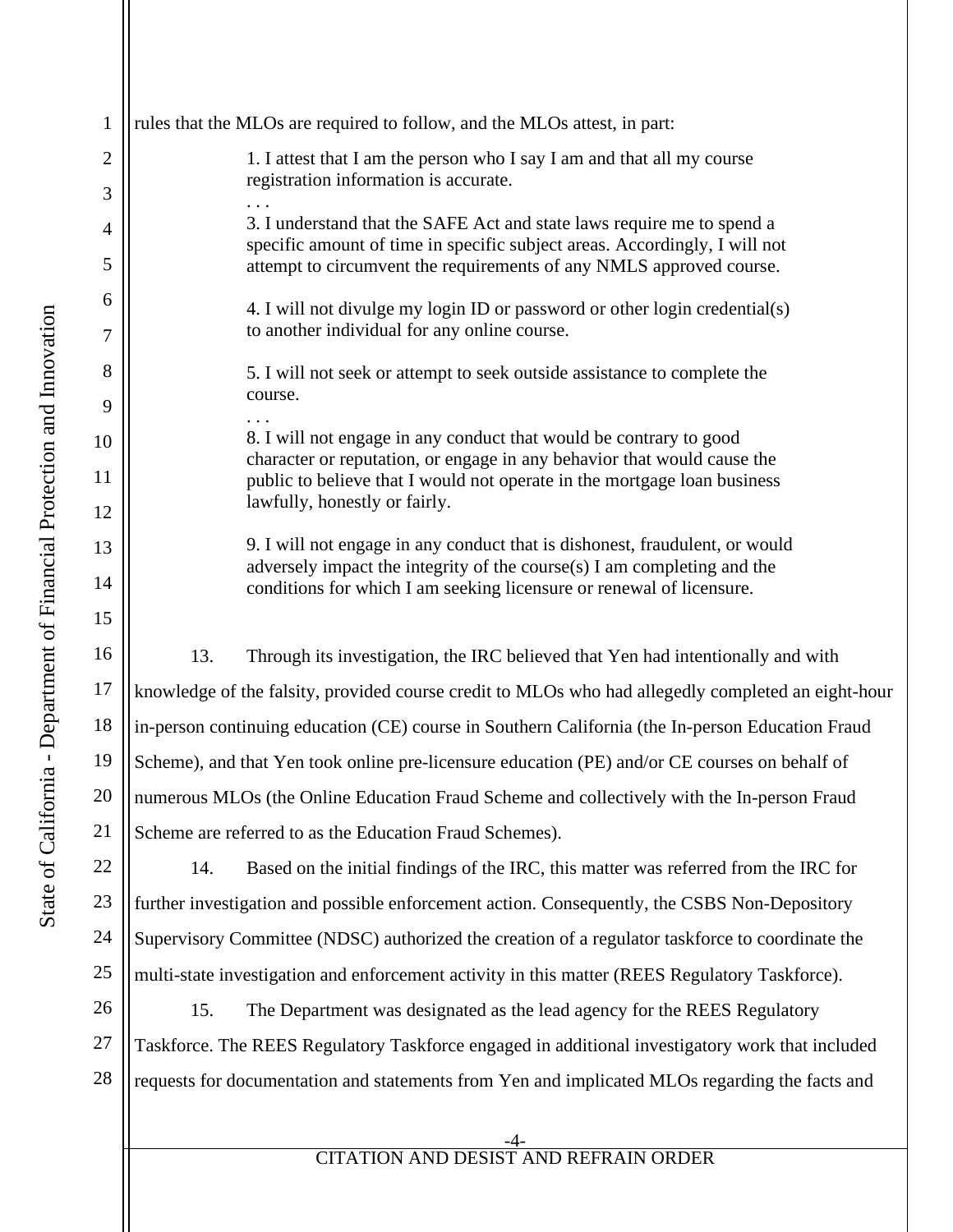1 circumstances concerning the Education Fraud Schemes.

16. During the course of the investigation, the Commissioner sought copies of all required records that Yen was mandated to retain pursuant to the SOC and Document Retention Policy.

3

2

4

5

6

7

8

9

10

11

12

13

14

15

16

17

18

19

20

21

22

23

24

25

17. But Yen refused to cooperate and refused to produce records for his courses. Yen gave factually questionable excuses for his inability to produce the required records. Such excuses included statements that a flood had occurred at his residence in Carlsbad, California, in early 2018, which destroyed the requested records. However, Yen had previously attested that the records were maintained at his business in Westminster, California. More importantly, a flood in 2018 could not have destroyed records from 2019 and 2020.

18. Ultimately, upon the Commissioner's obtaining of a court order, Yen attested that he did not have any required records evidencing that any of the 56 purported courses ever took place.

19. Separately, the REES Regulatory Taskforce communicated with the hundreds of MLOs implicated in the Education Fraud Schemes. Hundreds of the MLOs were forthright in disclosing that they received course credit from Yen despite having never attended or completed the courses.

20. MLOs further provided evidence that Yen received payments for education courses that he was not approved to teach. These payments were several times higher than the normal rate for such education courses. MLOs stated that Yen would sign up for the education courses from other course providers and pretend to be the MLO in order to complete the course. Yen would then send the certificate of completion to the MLO.

21. Consequently, MLOs did not attend all of the requisite education courses for their licensure requirements.

## **II.**

## **FINDINGS**

22. On information and belief, the Commissioner finds as follows:

26 27 28 23. That Yen knowingly and actively coordinated with at least 606 MLOs from across the United States, of whom 187 were licensed by the Department, to implement the Education Fraud Schemes during the relevant time period of 2017 through 2020. MLOs coordinated with and paid

-5- CITATION AND DESIST AND REFRAIN ORDER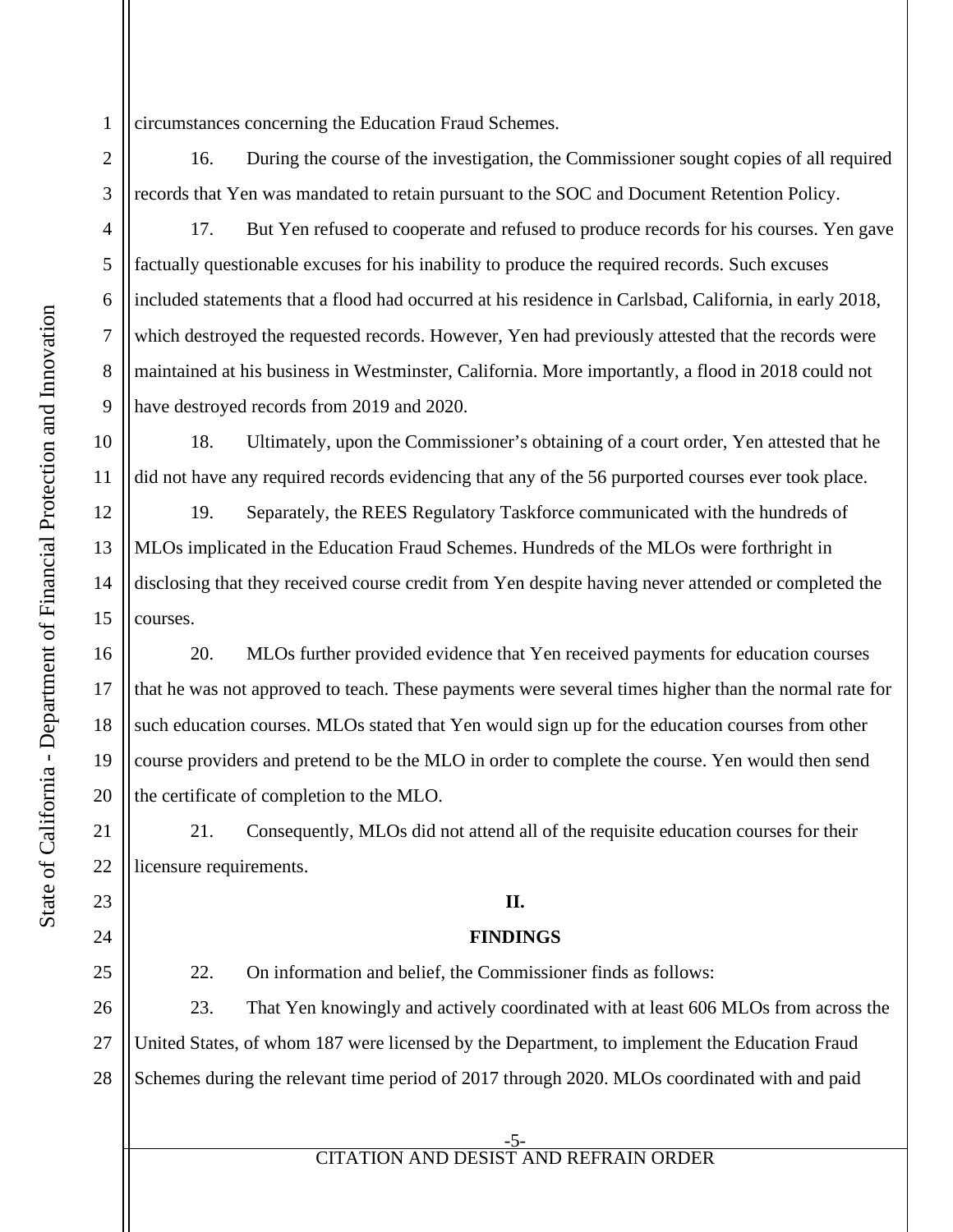1 2 3 Yen to take courses on behalf of MLOs under the Online Education Fraud Scheme. Additionally, MLOs used Yen to obtain course credits for courses that the MLOs did not attend under the In-person Education Fraud Scheme.

24. That Yen fraudulently completed PE and/or CE requirements on behalf of the MLOs in violation of federal and state law under both the In-person Education Fraud Scheme and the Online Education Fraud Scheme. Yen uploaded course credit hours to the NMLS for courses that he knew the MLOs never attended under the In-person Education Fraud Scheme. Under the Online Education Fraud Scheme, Yen obtained course credit banked hours for MLOs by taking and completing courses on the MLOs' behalf for elevated fees.

25. That Yen received payments from MLOs that were deposited into REES' and Yen's bank accounts in exchange for Yen's services in the MLO Education Fraud Schemes. Of note, Wendy Yen, Yen's spouse, was also a signatory to at least one REES bank account that received such monetary payments. These payments were made to Yen by various methods including, but not limited to, cash payments, Zelle transfers, Venmo transfers, and checks.

26. That, under the Online Education Fraud Scheme, Yen fraudulently completed PE and CE courses on behalf of MLOs from his Carlsbad residential address with an Internet Protocol (IP) address of 76.88.84.139, which Yen had leased from Charter Communications during the relevant time period of 2017 through 2020. The MLOs were not physically present at the Carlsbad address and did not take, participate in, or complete the PE and CE courses at or from the Carlsbad address. Yen completed 319 courses for MLOs licensed by the Department.

21 22 23 24 25 26 27 28 27. That, under the In-person Education Fraud Scheme, Yen gave banked credit hours for course credit corresponding to completion of eight hours of NMLS-approved education. Yen falsely and with knowledge and intent to deceive provided credit to MLOs for the REES NMLS-approved course but Yen did not actually teach the course. At no point did Yen ever teach the REES NMLSapproved course. Yen did not require MLOs to attend a course for eight hours of instruction in order to receive course credit. Yen did not require MLOs to sign ROC Acknowledgements. Yen did not require MLOs to take a graded final exam. Effectively, the MLOs were provided education credit for pay without completing any actual education or coursework. All MLOs that received banked credit

#### -6- CITATION AND DESIST AND REFRAIN ORDER

4

5

6

7

8

9

10

11

12

13

14

15

16

17

18

19

20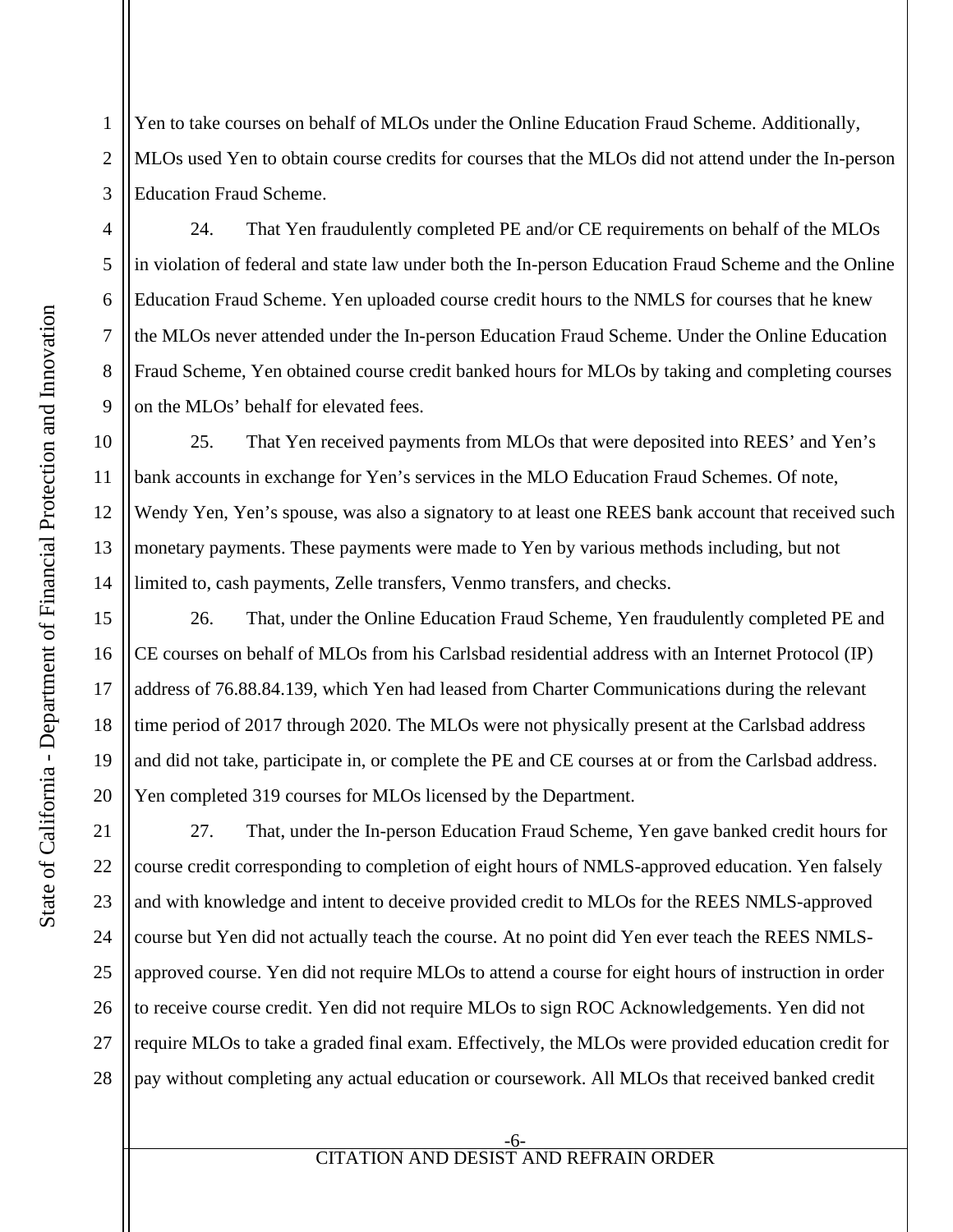1 2 hours for the REES NMLS-approved course obtained course credit without having ever attended the class. Yen provided credit banked hours for 417 courses for MLOs licensed by the Department.

28. That Yen knowingly and willfully aided and abetted MLOs in violating the ROC and the CFL by participating in the MLO Education Fraud Schemes.

29. That Yen knowingly and willfully aided and abetted the MLOs that participated in the Education Fraud Schemes with violating state and federal laws concerning the completion of certain PE and/or CE requirements.

30. That Yen knowingly and willfully violated the NMLS course provider SOC by fraudulently obtaining course credits for MLOs.

31. That Yen knowingly and willfully violated the NMLS course provider SOC by failing to maintain and produce required records associated with the granting of course credits for 56 purported REES courses.

32. That by knowingly and willingly coordinating and implementing the Education Fraud Schemes, Yen violated the SOC, federal law, and California law.

### **III.**

## **DESIST AND REFRAIN ORDER**

# 33. Financial Code section 22109.2 provides in relevant part:

(a) An applicant for a mortgage loan originator license shall complete at least 20 hours of education approved in accordance with subdivision (b). . . .

(b) For purposes of subdivision (a), prelicensing education courses shall be reviewed and approved by the Nationwide Mortgage Licensing System and Registry. Review and approval of a prelicensing education course shall include review and approval of the course provider.

. . . (d) Prelicensing education may be offered either in a classroom, online, or by any other means approved by the Nationwide Mortgage Licensing System and Registry.

34. Financial Code section 22109.5 provides in relevant part:

(a) A licensed mortgage loan originator shall complete at least eight hours of continuing education approved in accordance with subdivision (b). . . .

(b) For purposes of this section, continuing education courses shall be reviewed and approved by the Nationwide Mortgage Licensing System

# CITATION AND DESIST AND REFRAIN ORDER

3

4

5

6

7

8

9

10

11

12

13

14

15

16

17

18

19

20

21

22

23

24

25

26

27

28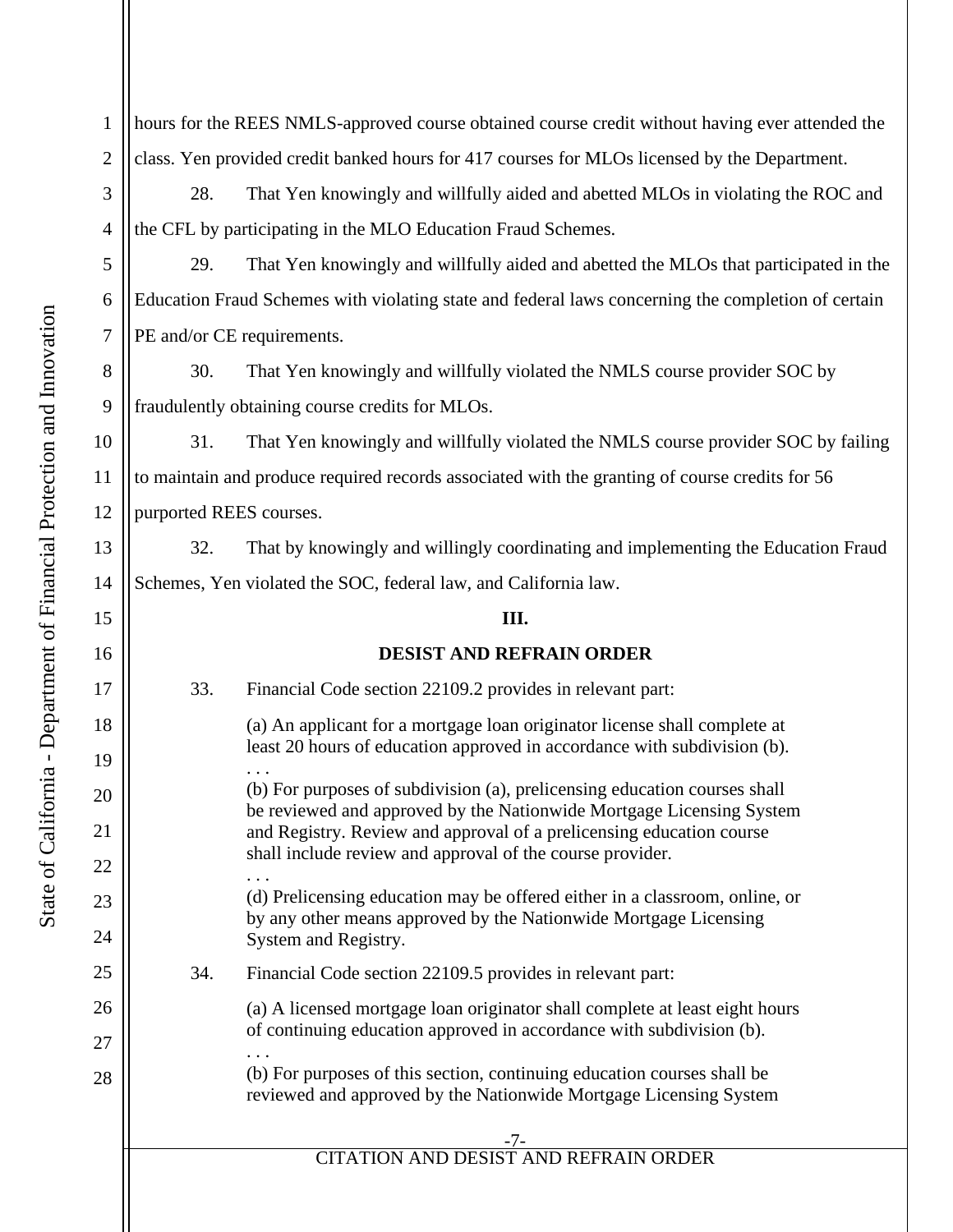-8- CITATION AND DESIST AND REFRAIN ORDER 1 2 3 4 5 6 7 8 9 10 11 12 13 14 15 16 17 18 19 20 21 22 23 24 25 26 27 28 and Registry. Review and approval of a continuing education course shall include review and approval of the course provider. . . . (d) Continuing education may be offered in a classroom, online, and by any other means approved by the Nationwide Mortgage Licensing System and Registry. 35. Based on the foregoing findings, the Commissioner is of the opinion that Yen willfully and knowingly gave course credit to MLOs without offering education by means approved by the NMLS. The Commissioner is also of the opinion that Yen willfully and knowingly obtained course credit for MLOs through fraudulent misrepresentation by taking education courses on behalf of MLOs. In doing so, Yen violated the requirements that education courses be provided and completed in the means or formats approved by the NMLS. 36. Financial Code section 22712, subdivision (a) provides: Whenever, in the opinion of the commissioner, any person . . . violates any provision of this division, any provision of an order, or any regulation adopted pursuant to this division, the commissioner may order that person or licensee to desist and to refrain from engaging in the business or further continuing that violation. In addition, the commissioner may include a claim for ancillary relief. The ancillary relief may include, but not be limited to, refunds, restitution or disgorgement, or damages on behalf of the persons injured by the act or practice constituting the subject matter of the action. If, within 30 days after the order is served, a written request for a hearing is filed and no hearing is held within 30 days thereafter, the order is rescinded. For purposes of this section, "licensee" includes a mortgage loan originator. 37. Pursuant to Financial Code section 22712, subdivision (a), Yen is hereby ordered to desist and refrain from further violations of the California Financing Law, including sections 22109.2 and 22109.5. 38. This order is necessary, in the public interest, for the protection of the general public and mortgage consumers, and consistent with the purposes, policies, and provisions of the California Financing Law. ///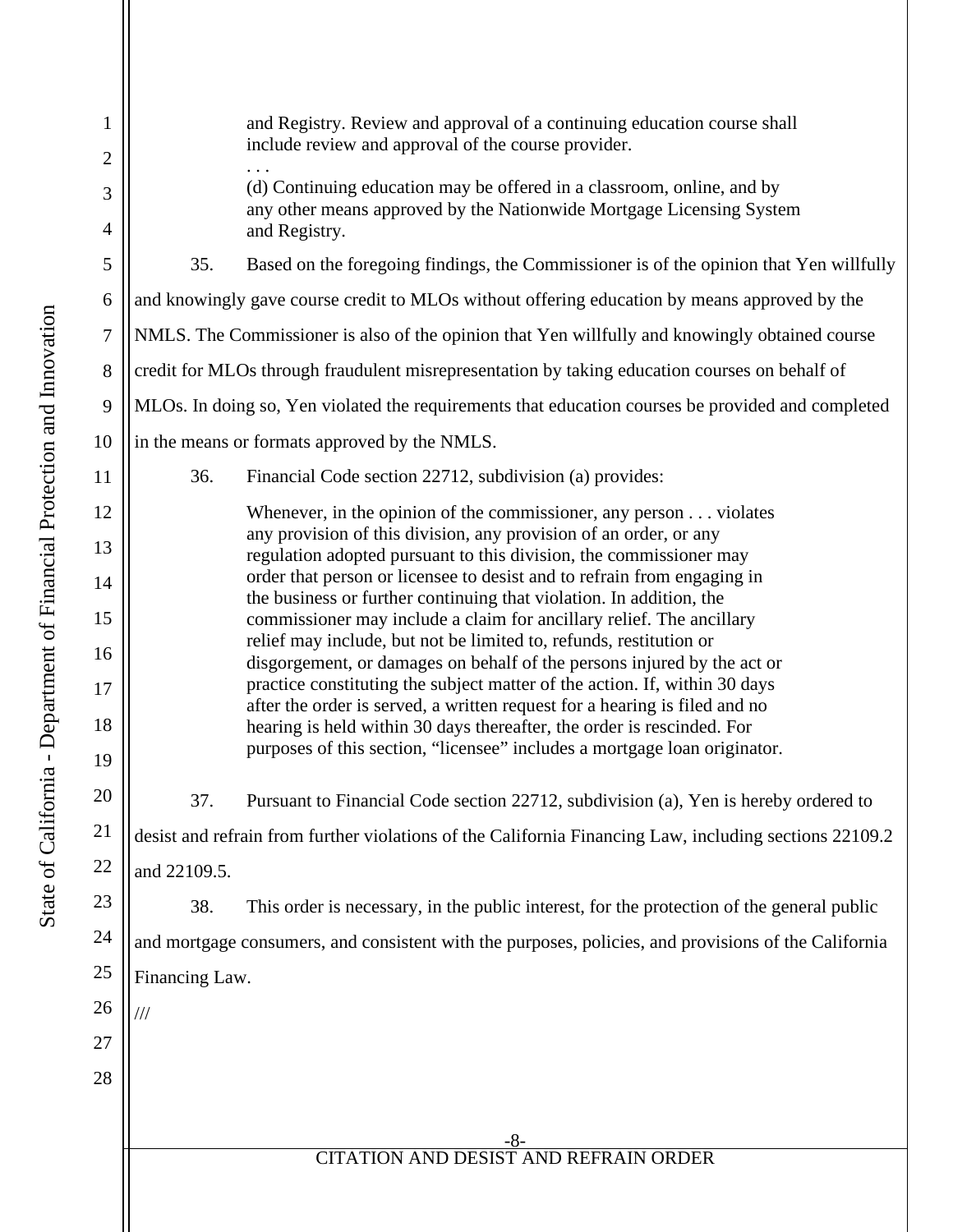1

2

3

4

5

6

7

8

9

10

11

12

13

14

15

16

17

18

19

21

**IV.** 

### **CITATION**

39. Financial Code section 22707.5 provides in relevant part:

(a) If, upon inspection, examination, or investigation, the commissioner has cause to believe that a . . . person is violating any provision of this division or any rule or order thereunder, the commissioner or his or her designee, may issue a citation to the . . . person in writing, describing with particularity the basis of the citation . . . In addition, each citation may assess an administrative fine not to exceed two thousand five hundred dollars (\$2,500) [.]

(b) Notwithstanding subdivision (a), nothing in this section shall prevent the commissioner from issuing an order to desist and refrain from engaging in a specific business or activity or activities, or an order to suspend all business operations to a person or licensee who is engaged in or who has engaged in continued or repeated violations of this division. In any of these circumstances, the sanctions authorized under this section shall be separate from, and in addition to, all other administrative, civil, or criminal remedies.

(c) If, within 30 days from the receipt of the citation, the licensee or person cited fails to notify the department that they intend to request a hearing as described in subdivision (d), the citation shall be deemed final.

(d) Any hearing under this section shall be conducted in accordance with Chapter 5 (commencing with Section 11500) of Part 1 of Division 3 of Title 2 of the Government Code[.]

20 22 23 24 25 26 27 40. Based on the foregoing, the Commissioner is of the opinion that Yen willfully and knowingly violated the California Financing Law by fraudulently granting course credit to MLOs when the MLOs did not attend nor complete said courses. In doing so, Yen violated the requirements that education courses be provided and completed in their means or formats approved by the NMLS. The Commissioner is of the opinion that Yen willfully and knowingly gave or obtained fraudulent course credit under the In-person Education Fraud Scheme to MLOs on 417 separate occasions. The Commissioner hereby assesses Yen administrative fines of \$1,042,500 pursuant to Financial Code section 22707.5, subdivision (a).

28

41. Yen is hereby ordered to pay the Commissioner an administrative fine of \$1,042,500

## CITATION AND DESIST AND REFRAIN ORDER

-9-